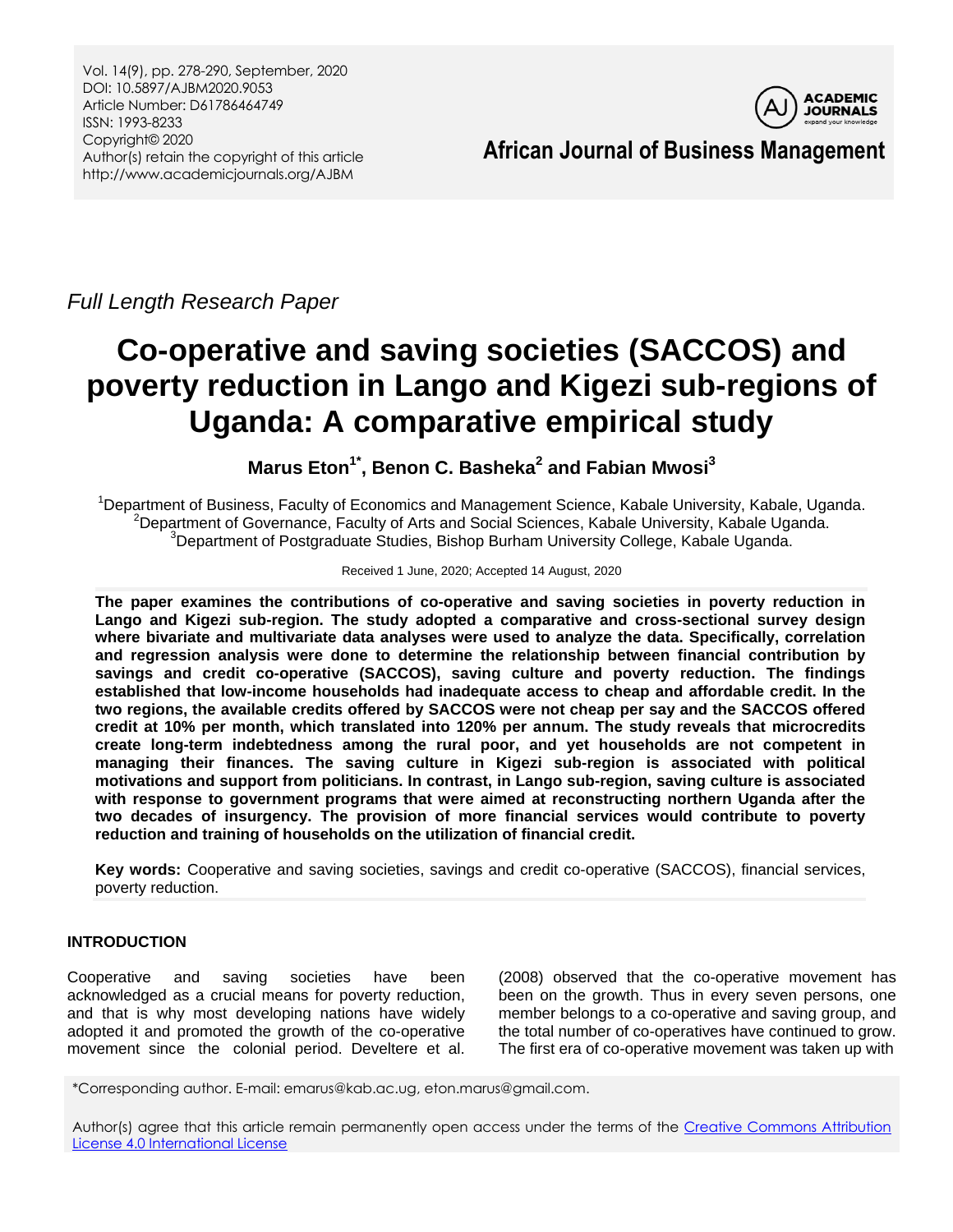strong stringent government control system through the creation of policies and legislation that supported cooperatives cooperatives as a drive to economic growth and development. The second eras have has been seen by relieving co-operatives from the state of enjoying autonomy and operate a business venture, which response to market demands. Accessing financial products and services are an essential tool in poverty reduction and alleviation at the community and individual level. Different models and approaches have been tried to improve the income levels of individuals, community and ultimately, the government. The introduction of Cooperative and saving societies in the country has recently regained immense consideration as one of the most critical strategies for poverty reduction and alleviation. Arguably, it is assumed that this approach achieves developmental programs with citizens or community participation, and it is seen as a key requirement, which is likely to create a better development outcome through addressing poverty. The Ministry of Trade and Industry in Uganda by 30 August 2012 had registered 13,179cooperatives, which comprised in the areas of savings and credit co-operative (SACCOS), Agriculture and Marketing, Diary, Transport, Housing, Fishing, Multipurpose, and Others. SACCOS was 40%, and Diary was 2% respectively, and for this study, it will concentrate on SACCOS. In a developing country like Uganda, access to credit to the poor in the rural areas is through microfinance schemes (Peace, 2011). The increase in the demand for financial services has brought a need for changes to co-operative societies as a factor in financial inclusion and deepening. Reports have tended to suggest that poverty has been reportedly falling in Africa, but not as rapidly as in South and East Asia. Africa Progress Panel (2014) indicated that Africa's share of global poverty increased from 22.0% in 1990 to 33.0 % in 2010. Over the years, concerned people have neglected the income inequality issue out rightly. Time series data has been documented citing the changes in poverty level, economic growth and macroeconomic drivers of poverty. The performance of the rural economy primarily determines the poverty-alleviating situation. Poverty has continued to receive global attention by international organizations, donor agencies, and civil societies among others in developing countries where the rate is already alarming despite efforts directed towards curbing the problem. Uganda has registered some important success in poverty reduction strategy with the proportion of those living in poverty whether measured using the international or national poverty line shows that more than half still live below the poverty line. According to the national poverty line, the proportion of the population living in poverty line declined from 56.4% in 1993 to 19.7% in 2013, despite the low level of the national poverty line. Uganda has experienced a remarkable decline in poverty and Lango Sub-region experienced the highest decline in poverty levels in

Northern Uganda, showing a reduction from 43.7% in 2012/2013 to 32.5% in 2016/2017 (UBOS, 2018). While poverty incidence remained higher in rural areas at 31%, compared to urban areas at 15%, poverty estimate in Uganda has been further disaggregated by region. In their study, Daniels and Minot (2015) observes that in the last ten years Uganda has shown a great reduction in poverty amongst the citizens living under \$1.25 and this has shown it as faster than any other country in Sub-Saharan Africa (World Bank, 2015). The poverty trends in Kigezi and Lango regions are not any different from that of other rural areas in the country.

#### **THEORETICAL FRAMEWORK**

The principle-agency theory has also been used to explain the dynamics in co-operatives. This theory postulates that Principal-agent problems arise because the objectives of the agent are usually not the same as those of the principal, and thus the agent may not always best represent the interests of the principal (Alchian and Demsetz, 1972; Sykuta and Chaddad, 1999). The terms of an agency relationship are typically defined in a contract between the agent and the principal. Because contracts are generally incomplete, "there are opportunities for shirking due to moral hazard and imperfect observability" (Royer, 1999: 50). Richards et al. (1998: 32) pointed to various studies which argued that co-operatives experienced more significant principalagent problems than proprietary firms due to "the lack of capital market discipline, a clear profit motive, and the transitive nature of ownership." Cook (1995) developed a five-stage co-operative life cycle that sought to explain the formation, growth and eventual decline of a cooperative. As the co-operative matures and the members become increasingly aware of the inherent problems, as well as the cooperating benefits that may be lost if operations ceased, members and their leadership will have to consider their long-term strategic options (tradeoffs between the benefits and costs) and decide whether to exit, continue, or convert into another business form.

#### **PROBLEM STATEMENT AND RESEARCH QUESTIONS**

The global poverty incidence is still high and the developing countries have registered a rising trend, which is worrying (The World Bank Global Findex, 2019). It is noted that every five persons living in developing economies live on less than \$ 1.25per day (World Bank, 2018a). Sub-Saharan Africa is highly affected where the proportion of people living below \$ 1.25 is 28% followed by Southern Asia at 30% except India at 22%.SACCOS have played a major role in providing financial products and services to the low-income earners in rural and urban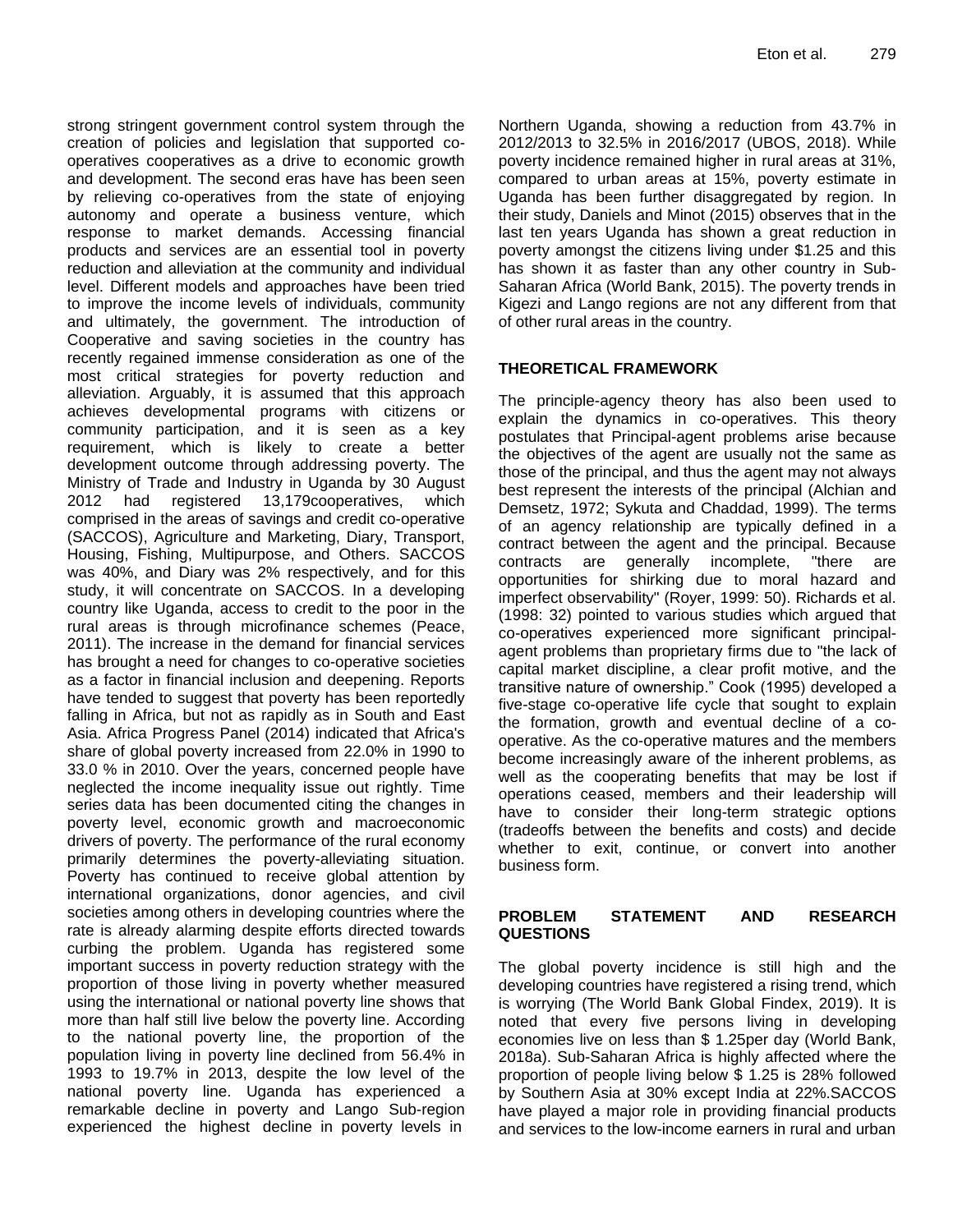areas who are financially excluded by formal financial institutions in many countries (Dibissa, 2015). Savings and Credit cooperatives have played a unique and significant role in providing various financial services in rural areas. The performance of rural SACCOS in mobilizing saving and the provision of credit to their clients have not been satisfactory and these have created a gap in financial mobilizations (Kifle, 2012). Uganda uses SACCOS as a strategy to poverty reduction and or alleviation in the community; however, it has not performed credibly well and therefore it has not played to the expected vital and vibrant role in poverty reduction. While performance reports from different government agencies allude to improvements in poverty levels and hail the number of SACCOS that have increased, not much has been reported about cooperative savings and their capacity to improve poverty. Moreover, no such studies have attempted to compare two distant regions of the country. UBOS (2018) observes that poverty level in Lango stood at 17.6% while the Kigezi sub-region stood at 19.5%.Despite the increasing number of Cooperative and saving societies (SACCOS) in Uganda, Lango and Kigezi sub-regions, the majority of the populations in the two regions are still below the poverty line (UBOS, 2018); thus, necessitating an empirical study to be conducted.

# **The following research questions guided the study**

(i) How do financial services provided by cooperative and saving societies contribute to poverty reduction in Lango and Kigezi sub-region?

(ii) Does the saving culture adopted by members of the SACCOS contribute to poverty reduction in Lango and Kigezi sub-region?

(iii) Is there a relationship between Cooperative and saving societies and poverty reduction in Lango and Kigezi sub-region?

# **LITERATURE REVIEW**

#### **The concept of savings and credit co-operatives societies**

The SACCOS also referred to as a credit union is a cooperative financial institution whose ownership and members own control and they operate purposely with the primary objective of providing credits with lower interest rates and providing services to its members (Ikua, 2015). SACCOS operating within the society play a significant role in bringing about broad-based development agenda in poverty alleviation (Tesfay and Tesfay, 2013). The financial products and services provided by conventional banks and micro lenders are facing constraints such as ever-increasing transaction cost, institutional weaknesses, harsh collateral

requirements, limited infrastructure and low returns (Mashigo and Schoeman, 2011). Most co-operatives are located both in rural and urban areas with the vast majority only having one branch with membership drawn from the local community (Brown et al., 2015). SACCOS ensure that microfinance service provision expands to include a large number of clients and should introduce entrepreneurial training to all members for effective poverty reduction (Kihwele and Gwahula, 2015). SACCOS offer several financial products and services such as welfare fund, loans, risk management fund, credit facilities to the population (Momanyi and Njiru, 2016). The study conducted by World Bank (2013) notes that citizens are aware of the availability of the several financial products and services provided by multiple financial institutions which meet the needs of the population. Pearlman (2012) notes that additional income sources generated from the micro-credit programs can be used for education, expenditure and saving purpose to address the economic vulnerability.

World Bank (2014) observes that poor households benefited from savings, basic payments and insurance services and notes that microcredit experiences a mixed opinion about the significance of microfinance products and services, which targets a specific group of the population. Bateman (2017) notes that those who get multiple loans from both formal and informal sources to pay off the previous or the running loans end into overindebtedness or become heavily indebted. Begajo (2018) asserts that SACCOS face several challenges such as shortage of physical capital, irregular savings by members, weak recovery of loans, no collaborations amongst financial institutions and limited support from government. Aniodoh (2018) points out that the government should encourage co-operative professionals to make it a point to educate the public more on their activities and its importance to the national development of the economy. Elem (2019) observes that governments should establish co-operative institutions where rural cooperators could have access to co-operative education programs and training in co-operative management. Mashigo and Kabir (2016) argue that village banks create financial accessibility to the poor households by offering those financial products and services, which are sustainable through mutual agreement, accountability and personal relationships.

The World Bank Global Findex (2019) which assessed financial inclusion worldwide, routinely finds that unaffordability and inaccessibility are the most cited reasons for people not operating a formal savings account (Demirguc-Kunt and Klapper, 2012). Mobilizing funds outside the banking system opens a large stream of additional resources for investment (Porter, 2015). Churk (2015) notes that SACCOS should develop strategies which address the root cause of poverty such as limited capital, insufficient finance, inadequate human resources and other support services that meet the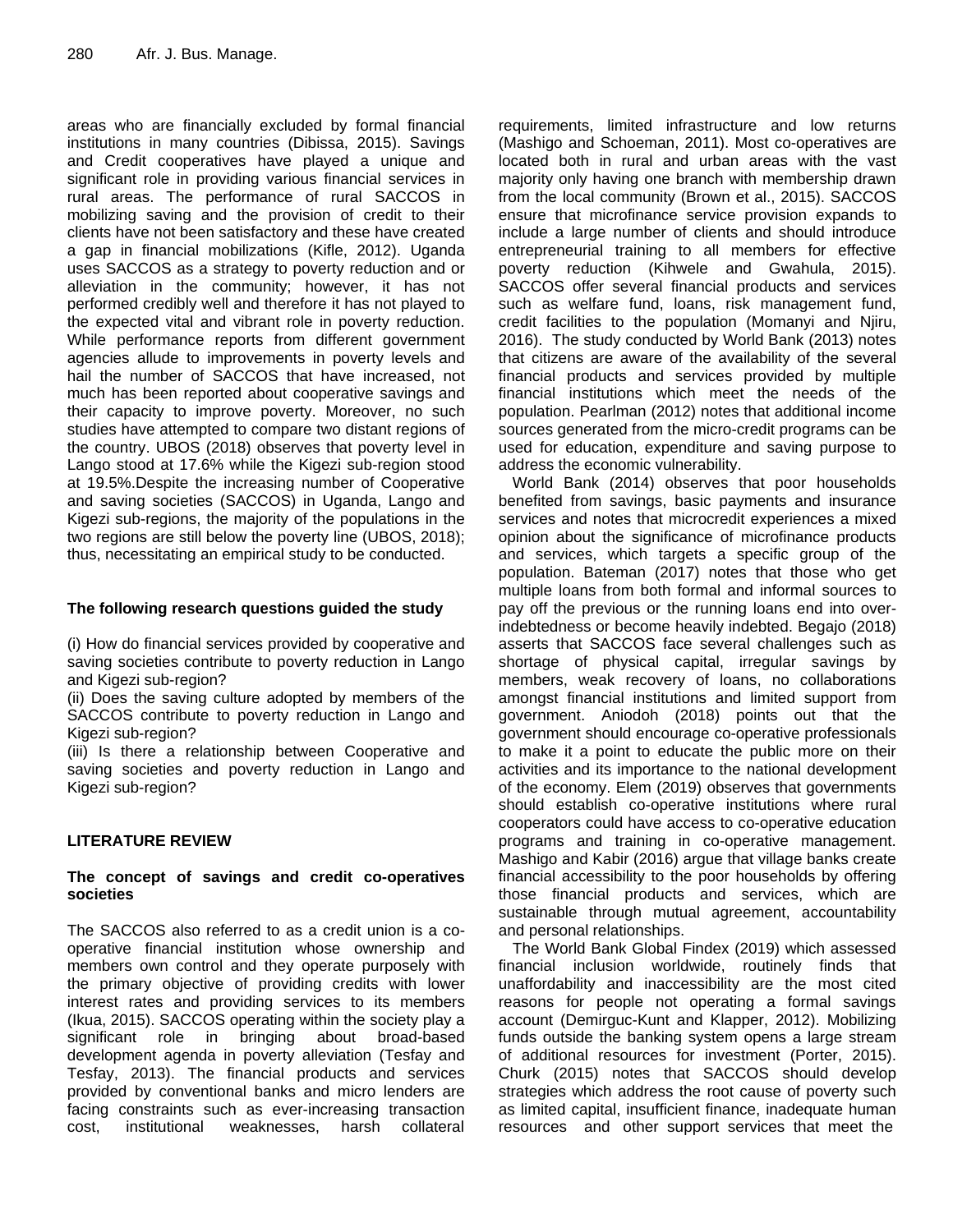demands of the rural population other than concentrating in only business.

Olga et al. (2017) posit that most critical challenges facing co-operatives among others include lack of concessionary credit facilities by financial institutions and lack of standardized accounting standards. Aregawi (2014) notes that co-operatives could not generate an adequate substantial amount of profit in their operations. Tumwine et al. (2015) argue that all stakeholders should be involved in the review of the loan terms, and such terms should be adequately communicated to all stakeholders. Members should be allowed to withdraw from their savings when need arises and leave minimum balance as required. Chowa et al. (2010) argue that wealth, proximity to financial institutions, financial education and financial incentives may have an impact on higher savings performance. Further challenges are inadequate infrastructure, enormous documentation requirements and high account fees are associated with lower levels of savings culture (Beck et al., 2008). Evidence indicates very poor savings and investment culture in developing economies relative to most developed economies. However, Chowa et al. (2012) note that despite the barriers, poor people in sub-Saharan Africa, including those in rural areas still save. Banerjee et al. (2010) establish that family planning policies have contributed to an increase in household saving and wealth accumulation for retirement. Alesina and Giuliano (2010) demonstrate that differences in family ties can help explain how a family can have and adopt a saving culture, which would supplement household income in future. Thus stronger family ties could lead to more saving, and the reverse is true.

Fraczek (2011) notes that interest rates motivate and lure one into saving culture. Interest rates on savings are based upon the stated period; fixed deposit has higher interest rates, which can also be negotiated, while ordinary savings pays lower interest rates (Thomas, 2007). A proportionate loan amount that matches with the client needs, reasonable interest rate and adequate savings, regular and consistent repayment of loans and achievement of the scale can lead to sustainability (Nabulya, 2007). Credits enable the population to expand the generation of income activities and support payments of the necessities, which included health, food and education. Urassa and Kwai (2015) argue that the provision of investment advisory services and small loan are some of the financial services offered by formal financial institutions. Access to financial products and services plays a significant role in the fight against poverty. Formal financial institutions take customers" saving history seriously while advancing any loan to a client (CGAP, 2010). Cheruiyot et al. (2012) observe that the primary objective of SACCOS is the promotion of the economic interest of the welfare of the members of the community by providing borrowings that supports the production and thus reflects the various products offered

by SACCOS. Ksoll et al. (2016) found out that access to microcredit facilities through village savings and loan associations improved on the welfare of its members through improved food security and strengthened household income indicators.

### **Poverty reduction**

Reducing poverty requires one to understand poverty and its various dimensions. Nussbaum and Sen (1993) argued that any definition of poverty should be based on people"s capabilities, while Townsend (1979) gave a broader definition of poverty not limited only to subsistence needs. He described poverty as the inability of a person to participate in society due to lack of resources. This resource-based definition of poverty focusing on basic needs has resulted in the "one dollar a day" definition of poverty. It has been criticized for not including non-material elements and also seen as being confined to areas of life where participation or consumption in society are determined by command over financial resources (Lister, 2004). World Bank (2014) describes poverty as "hunger, lack of shelter, being sick and unable to see a doctor, inability to read and write and lack of access to school, high infant mortality, maternal mortality, lack of job and fear of the future. Poverty has become a multidimensional problem in developing and underdeveloped countries. World Bank (2018b) observes that 2.4 billion people live in deplorable conditions spending less than US\$ 1.90 each day. These poor lowincome households are unable to invest in any meaningful venture due to inadequate access to cheap and affordable credit and financial support.

FAO (2017) notes that the extremely poor people are often located in remote or isolated rural areas, which are poorly connected with the surrounding rural areas. However, investments in infrastructure and basic services often do not reach the more isolated areas, which tend to be more disaster-prone, thus lowering the poverty reduction effect on income growth for more marginalized areas (Barbier and Hochard, 2014). While most countries world over would want to achieve the Sustainable Development Goals to end poverty around the globe, the problem seems to be persistent in developing countries (Elem, 2018). Multidimensional poverty measures are excellent complements of income and consumption because poverty measures provide more in-depth insight into the degrees of deprivation and vulnerability of the extreme poor. OPHI (2018) observes that traditional income-based poverty is measured by capturing the severe deprivations faced by individuals in terms of health, education and living standards.

Khan et al. (2017) point out that micro-credit and training programs cannot reach the poorest and threequarters of the low-income households do not benefit from any forms of assistance from development partners.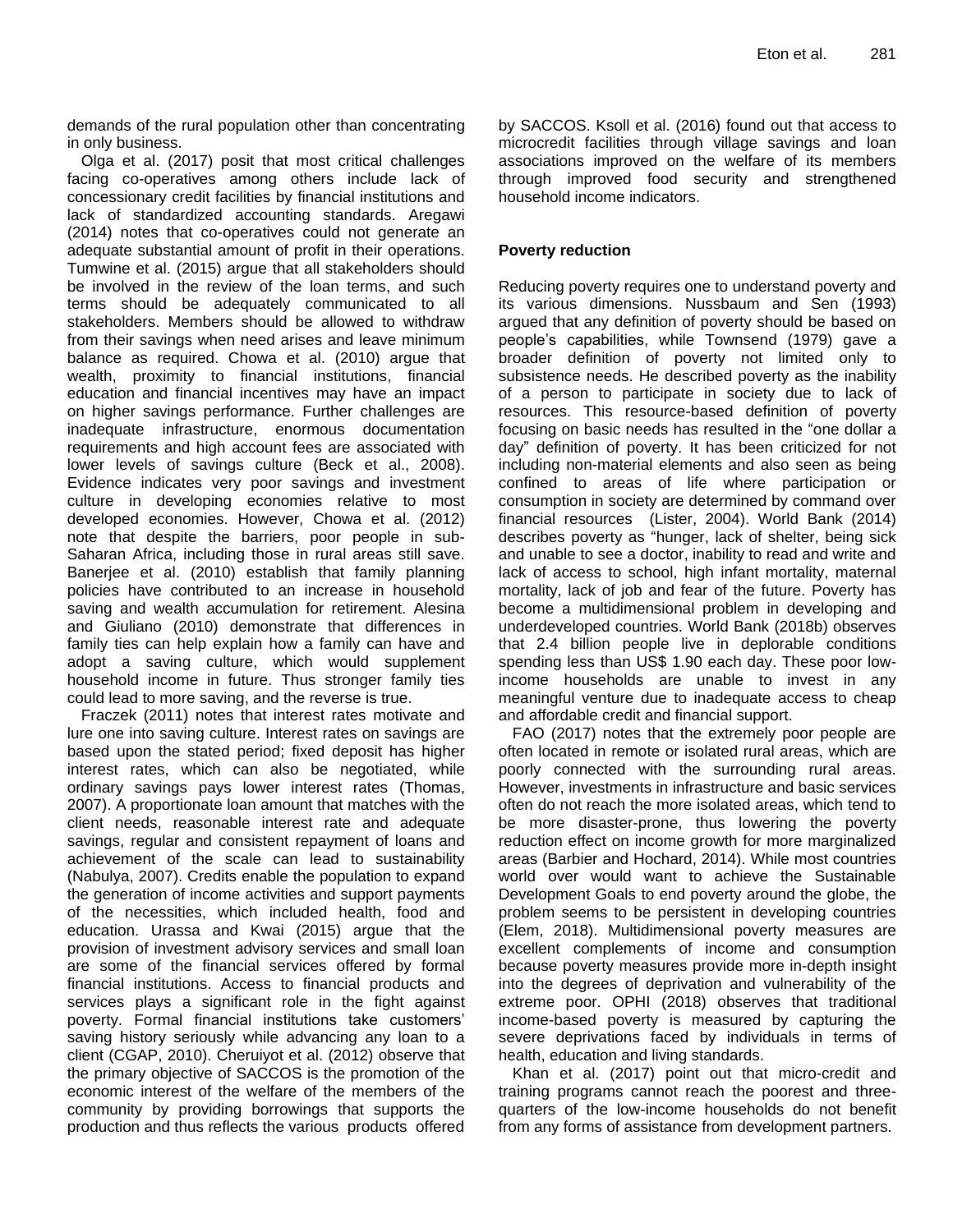Wichterich (2017) argues that micro-credit creates indebtedness that can cause long-term poverty. Panigrahi (2017) observes that inadequate training programs negatively affect the way households utilize their credits due to incompetence in managing their finance. Lack of capacity and week capital base often force most grassroots SACCOS to offer minimal product range, thereby leaving them unattractive to a broad segment of the rural population (CRDB Microfinance, 2015). SACCOS seem unevenly distributed and have difficulties attracting savings deposits from their members; consequently; lack of saving remains a significant blockage to growth for SACCOS (Distler and Schmidt, 2011). Similarly, (Banturaki, 2012) argues that frauds such as corruption, embezzlement, mis-appropriation of funds and theft of assets result in high administrative cost, which is detrimental to SACCOS' growth. Anania et al. (2015) note the need to promote good governance practices among SACCOS, provide education and training, increase capacity; ensure proper financial management, better accounting practices, keep records properly and networking.

Eton et al. (2019b) reveal the need for a comprehensive analysis on the current poverty reduction models and their impact on the very poor, in terms of production capacity, owning productive assets and living a meaningful life. Fadun (2014) observes that continuous efforts on the part of stakeholders in a financial sector are necessary to decrease the number of people that are excluded from financial services, thereby alleviating poverty and facilitate income redistribution in developing countries. Rutten and Mwangi (2012) argue that the redistribution of wealth affects the overall level of poverty within countries, although it is difficult to trace the society's segments affected. While it is not the only factor behind growth and poverty reduction, Mmolainyane and Ahmed (2015) consider it as one of the sources, in addition to factors like regulatory issues, governance, law, zero tolerance to corruption and competition are behind raising poverty. Most governments and development partners have changed their focus mainly in the areas of improving welfare, general living standards of the citizens, and economic development to targeting wealth creation, employment generation and poverty reduction (CBN, 2018).

# **Financial services**

Financial service refers to the process involved in acquiring a financial good such as buying a house, a car or a piece of land. In this case, a mortgage loan to acquire a house and an insurance policy to cover a car constitute financial services (Asmundson, 2011; Turkekole, 2015). A report by World Economic Forum (2015) identifies six financial services: payments, market provision, investment management, insurance, deposit and lending, and capital raising. While the services are

critical to poverty reduction, deposit and lending, and capital raising have inclinations to rural consumers. Access to affordable financial services, which is a characteristic of developed financial systems, is critical to poverty reduction. The use of basic financial services improves household incomes, increases resilience and lives (Pazarbasioglu et al., 2020). Access to financial services is critical to reducing persistent income inequality. However, the mechanism remains a challenge to many governments, especially in Africa, where one out of five households lack formal access to financial services (Beck et al., 2009). Financial services like banking, saving and investment, debt and equity financing protect the public from uncertainty (Turkekole, 2015). Innovations in financial services focus on adopting mobile banking and internet to improve consumer satisfaction (Mohammad, 2016). However, the adoptions are contextually productive in developed than developing economies. A study by Daze and Dekens (2016) focused on financial services and climate risk management in Uganda. They found that access to savings and credit supports credit risk management especially by diversifying livelihood and sources of income. While banks cater to wealthier clients, poverty reduction requires lending to individuals and entrepreneurs who lack a credit history or official income records (World Bank, 2009). The majority of the populations live outside urban centers and lack access to infrastructure like banking, transport, electricity and roads. This leaves them to one financial service competitor: the mobile money, yet majority of the rural customers lack proper training and interaction with the service (Scharwatt et al., 2014). Alongside infrastructural limitations, customers suffer risks associated to use of financial services. Customers, especially from rural communities encounter difficulty in judging the appropriateness and quality of financial products (Ennew and Sekhon, 2007). There are gaps in the way financial services institutions inspire trust in rural consumers. This seems to justify the role of informal institutions in providing financial services to Uganda"s rural population. Informal financial institutions serve approximately 12% of the rural population in Uganda (Kironde, 2015).

## **Cooperative and saving societies and poverty reduction**

Ramath and Preethi (2014) observe that SACCOS provide small loans and savings facilities to financially excluded individuals from commercial services, and this help develops a key strategy in poverty reduction throughout the world. Bwana and Mwakujonga (2013) note that SACCOS contribute to Gross Domestic Products, leaving most citizens deriving their livelihood through co-operative movements. The establishment of co-operative societies centered on economic growth and development programs that aim at poverty reduction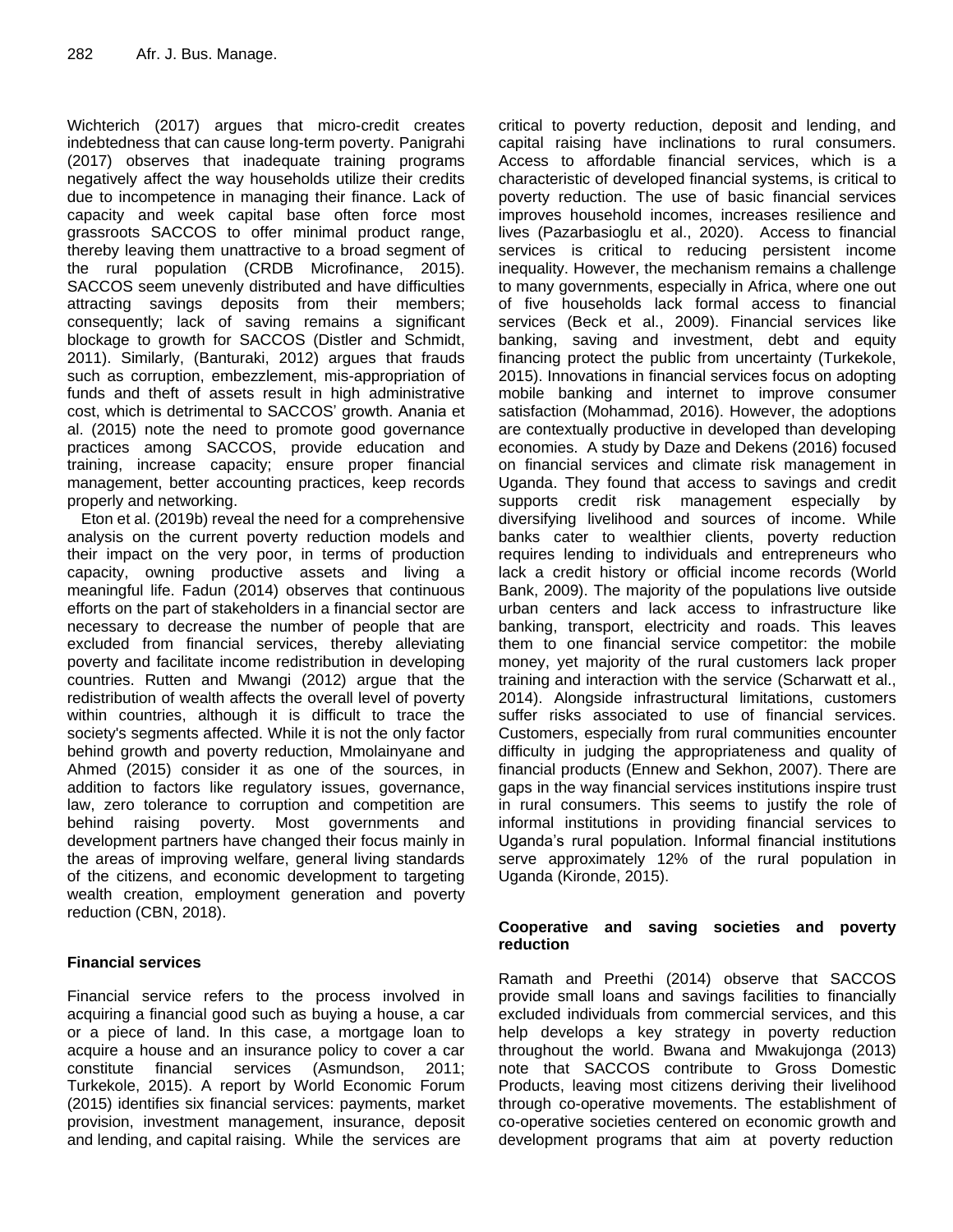through access to financial services to the microentrepreneurs, low-income earners and poor citizens that cannot access similar services from formal banking institutions would be a better strategy (Edeme and Nkalu, 2019). SACCOS play their share of bringing about broadbased development and poverty alleviation (Tesfay and Tesfay, 2013). Urassa and Kwai (2015) find a significant impact of SACCOS on poverty reduction. Microfinance initiatives can effectively address material poverty, the physical deprivation of goods, services, and the income to attain them (Micro Finance Africa, 2018). A Microfinance is known as microcredit with a low-interest rate with a potential tool to encourage the existing and new business opportunities that can subsequently create employment, extra income, and individual monthly income for all as well as the poor (Kaboski and Townsend, 2012). The poor needs access to a variety of financial services such as deposit accounts, credit, and microfinance and payment/transfer accounts. These products can provide households with consumption smoothing and prevent income fluctuation (Akpandjar et al., 2013). Most notably microfinance borrowers often take business loans and use it for other purpose but not limited to medical cost, school fees, Land purchase, burial expenses and others, which makes them venerable (Chan and Lin, 2013).

Providing financial access to the poor is believed to reduce the level of poverty and inequality amongst the community (Miled and Rejeb, 2018). Macroeconomic stability and a sustainable balance of payments should be able to reduce poverty through a trickle-down effect, primarily through job creation. Garon (2013) in his study found out that many countries that have introduced public saving banks are also ranked amongst the highest savings countries today. Awojobi (2019) establishes that while microcredit was a strategy for poverty reduction, some challenges hinder the accessibility to microcredit. Eton et al. (2019a) note that poverty-related problems can be solved as long as citizens are in a position to access cheap capital. This would call for government interventions to review its microcredit policy. Hussaini and Chibuzo (2018) observes that for financial inclusion to be more robust in the rural areas and to make microfinance a more effective means in poverty reduction other services such as education loan, technological support loan, skills training and housing appliance loan should be included in microfinance services. Financial inclusion is a tool that promotes growth and stability while reducing poverty (Soederberg, 2013). Modern economic growth is not possible without a well-functioning monetary and financial system (Suri et al., 2012). Access to finance is an integral part of the mainstream thinking on economic development based on a countries strategy. Omoro and Omwange (2013) observe that the utilization of microfinance loans results in improved household consumption, the standard of living and leading to earning of extra income as well as reduction of

unemployment. Also, Alio et al. (2017) note that the government should invest more in SACCOS since they serve to improve the welfare of especially rural households and improve their income.

#### **METHODOLOGY**

The study adopted a cross-sectional survey design. In a crosssectional study, the researcher collects participants' opinions, attitude and trend on a given phenomenon at one point in time. In the present study, the researchers adopted a cross-sectional design to allow for gathering unbiased and independent data from participants on SACCOs and poverty reduction. The study took a quantitative approach that formed a background for reasoning and debating participants" opinions. Both primary and secondary information were consulted in developing and designing selfadministered questionnaires. The study was conducted in the districts of Lira, Apac and Dokolo in Lango sub-region Northern Uganda and Kabale, Kisoro and Rukungiriin Kigezi sub-region southwestern Uganda. The choice of the districts under study was because the revival of co-operatives had taken shape in those districts. Thirty registered co-operatives were selected from the chosen districts (Ministry of trade, industry and Cooperatives 2017). A target population of 1900 with 320 participants constituting the study sample. The sample size was determined using the Morgan 1970 table. Registered members in registered SACCOs in the selected districts constituted the unit of analysis. From the chosen districts, registered saving groups were chosen to determine the number of respondents needed. We adopted a probability proportional to determine the sample size for each of the Cooperative and saving societies. The categories of participants included executive members, ordinary members, employees and co-operative officers, who were selected purposively. Ordinary members, employees and cooperative officers were randomly selected while executive members were purposively selected (Amin, 2005). Descriptive, Bivariate and Multivariate data analysis was used. Chi-square test was conducted where the correlation of the emerging factor components under co-operative societies was determined, and those of poverty reduction was examined in order to establish the strength of the relationship between co-operatives and saving societies and poverty reduction in Lango and Kigezi sub-region. Regression analysis was used to provide a linear prediction of the study.

#### **RESULTS AND DISCUSSION**

The researchers summarized participants' demographic characteristics on the frequency table. Frequency tables helped to bring out nature and unique attributes embedded in these characteristics. Table 1 summarizes the demographic characteristics of participants. Participation by gender indicates that females dominated the study than men from both regions. In Lango subregion, 76.9% were female, while 23.1% were male. In Kigezi, 69.7% were female, while 30.03% were male. The dominance of females is associated with the fact that women have less economic assets to present to formal financial institutions as collateral security compared to men. Men in both communities majorly own such assets like land, land titles and cows, which women lack. This implies that women are likely to join co-operative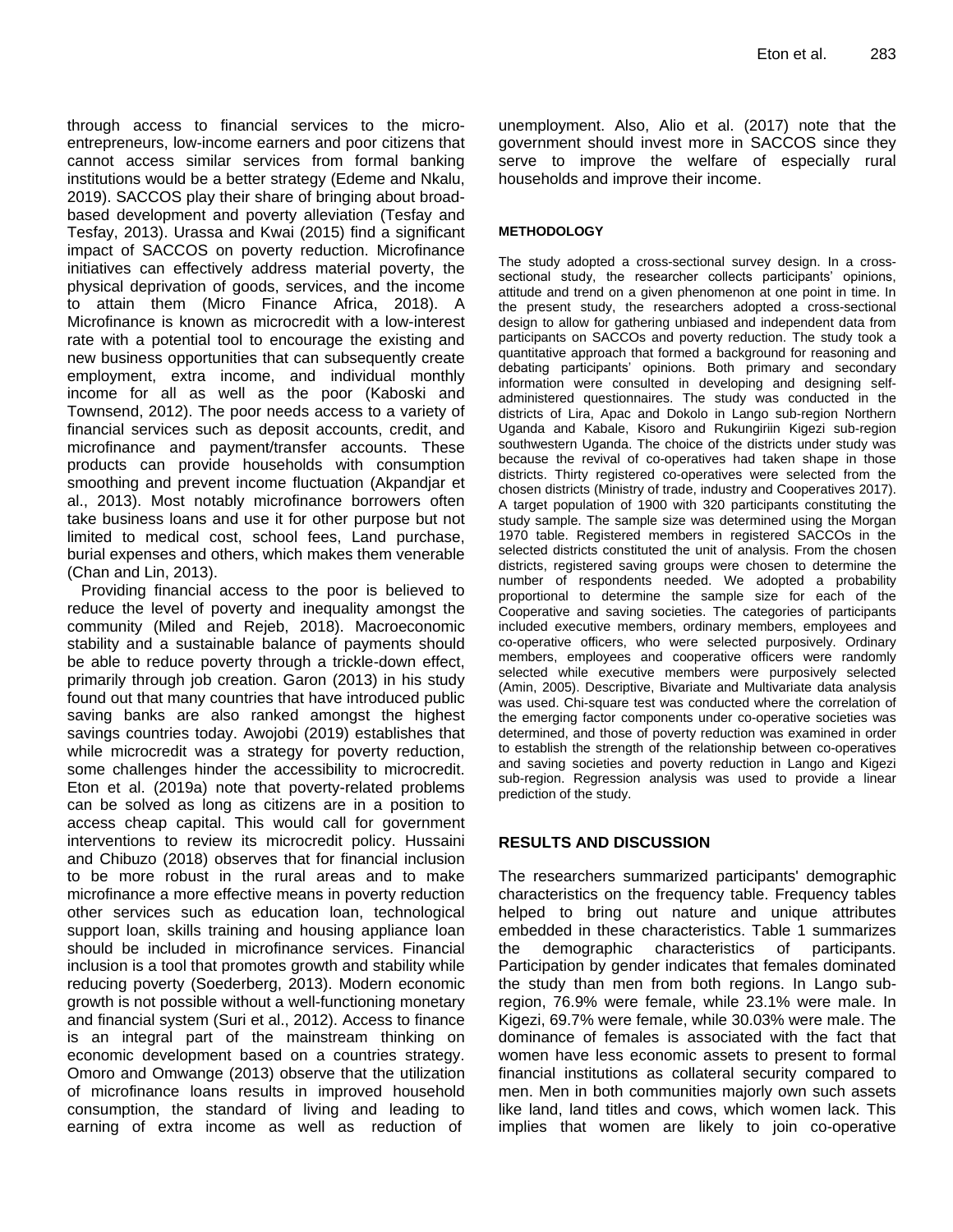| Table 1. Demographic characteristics. |  |
|---------------------------------------|--|
|---------------------------------------|--|

| <b>District</b>   |      | Gender |           | Age bracket |           |     | <b>Marital Status</b> |                |               | <b>Highest Level of Education</b> |           |          |
|-------------------|------|--------|-----------|-------------|-----------|-----|-----------------------|----------------|---------------|-----------------------------------|-----------|----------|
| <b>Categories</b> | Male | Female | $21 - 30$ | $31 - 40$   | $41 - 50$ | >50 | Single                | <b>Married</b> | <b>Others</b> | Primary                           | Secondary | Tertiary |
| Lira              | 6.3  | 48.3   | 14.0      | 29.4        | 11.2      |     | 3.5                   | 30.1           | 21.0          | 11.2                              | 39.2      | 4.2      |
| Dokolo            | 11.2 | 13.3   | 14.0      | 9.1         | 1.4       |     | 2.8                   | 16.1           | 5.6           | 5.6                               | 18.2      | 0.7      |
| Apac              | 5.6  | 15.4   | 9.8       | 11.2        |           |     | 2.8                   | 15.4           | 2.8           | 7.7                               | 12.6      | 0.7      |
| Total (N=143)     | 23.1 | 76.9   | 37.8      | 49.7        | 12.6      |     | 9.1                   | 61.5           | 29.4          | 24.5                              | 69.9      | 5.6      |
| Kabale            | 11.5 | 43.0   | 20.6      | 21.8        | 4.8       | 7.3 | 12.7                  | 29.7           | 12.1          | 15.8                              | 36.4      | 2.4      |
| Rukungiri         | 13.3 | 17.6   | 16.4      | 12.7        | 0.6       | 1.2 | 10.9                  | 12.7           | 7.3           | 9.7                               | 18.8      | 2.4      |
| Kisoro            | 5.5  | 9.1    | 8.5       | 4.2         | 1.8       |     | 5.5                   | 6.7            | 2.4           | 1.8                               | 11.5      | 1.2      |
| Total (N=165)     | 30.3 | 69.7   | 45.5      | 38.8        | 7.3       | 8.5 | 29.1                  | 49.1           | 21.8          | 27.3                              | 66.7      | 6.1      |

Source: Field data (2019).

associations than their male counterparts. Secondly, most of the co-operative associations aim at empowering the poor, of which women are amongst the poorest of Uganda's poverty-stricken population (UBOS, 2018). Therefore, recognizable participation of women in the study comes as no surprise.

In Lango sub-region, most of the women (48.3%) came from Lira district while in Kigezi sub-region; most of the women (43.0%) came from Kabale district. The dominance of these districts owes from the fact that Lira and Kabale are Municipalities, with more economic and financial attractions than the rest of the districts under investigation. Secondly, the level of financial inclusion in Lira and Kabale is relatively higher than the other districts in which the study was conducted. The implication of financial inclusion justifies the rate of participation among these districts. In Lango sub-region, Dokolo district had the highest percentage of men (11.2%) who took part in the study" while Kigezi sub-region, Rukungiri district had the highest percentage of male participants (13.3%).

In respect to age brackets of participants, majority participants from Lango sub-region fell within 31 -40 years (49.7%), while in Kigezi sub-region, majority of the participants fell within 21-30 years (45.5%). The statistics in Lango might relate to higher dependency burden and the need to survive independent of men, while in Kigezi, the statistics are partly due to financial knowledge and partly due to lack of land for cultivation, which pushes women into accessing credit to set-up income-generating projects. The statistics indicate that no participants older than 50 years came from Lango sub-region. In contrast, at least 8.5% of the same age bracket came from Kigezi sub-region, and particularly from Rukungiri and Kabale districts. Perhaps the older persons in Kigezi are empowered economically more than those from Lango sub-region, who survive on the UGX 25,000 per month from the Social Assistant Grant for Elders (SAGE) project.

In respect to marital status, Lango sub-region had more of the married participants (61.5%) than the Kigezi subregion (49.1%). These statistics might relate to differences in the level of early marriages in both regions. Among the single participants, however, 29.1% came from Kigezi sub-region; while only 9.1% came from Lango sub-region. Perhaps the level of financial literacy is higher among the youths from Kigezi sub-region than from Lango sub-region. The study does not reveal significant differences in the percentage of participants who indicated the 'others' option. However, most of the participants from the two regions who indicated the 'others' option pointed to 'separated' followed by divorce and widowhood.

In respect to education, most of the participants from Lango sub-region (69.9%) and Kigezi sub-region (66.7%) indicated 'secondary' as their highest level of education compared to 'tertiary', which was the least. In practice, most of the educated individuals among which tertiary graduates belong tend to bank with formal financial institutions than with co-operative associations. They consider saving with banks to be more secure and safe than with savings and co-operative associations. The study employed descriptive statistics to portray the status of co-operatives and poverty reduction in Lango and Kigezi sub-region. The researchers adopted the following range of scores to interpret mean scores for financial services, saving culture or poverty reduction:

If 0.0 < mean < 2.0, financial services, saving culture or poverty reduction is "irrelevant."

If  $2.0 \le m$ ean < 3.0, financial services, saving culture, or poverty reduction is 'moderate.'

If 3.0 < mean < 4.0, financial services, saving culture or poverty reduction is 'relevant.'

If 4.0 < mean < 5.0, financial services, saving culture, or poverty reduction is 'very high.' (Table 2).

The study considered the financial services provided by co-operatives in Lango sub-region (mean  $=$  3.674; Std.  $=$ 0.528) and Kigezi sub-region (mean = 3.098; Std. =0.531) to be relevant to peoples' lives and the economy of Uganda. The standard deviations further indicate that participants' opinions were consistent and therefore,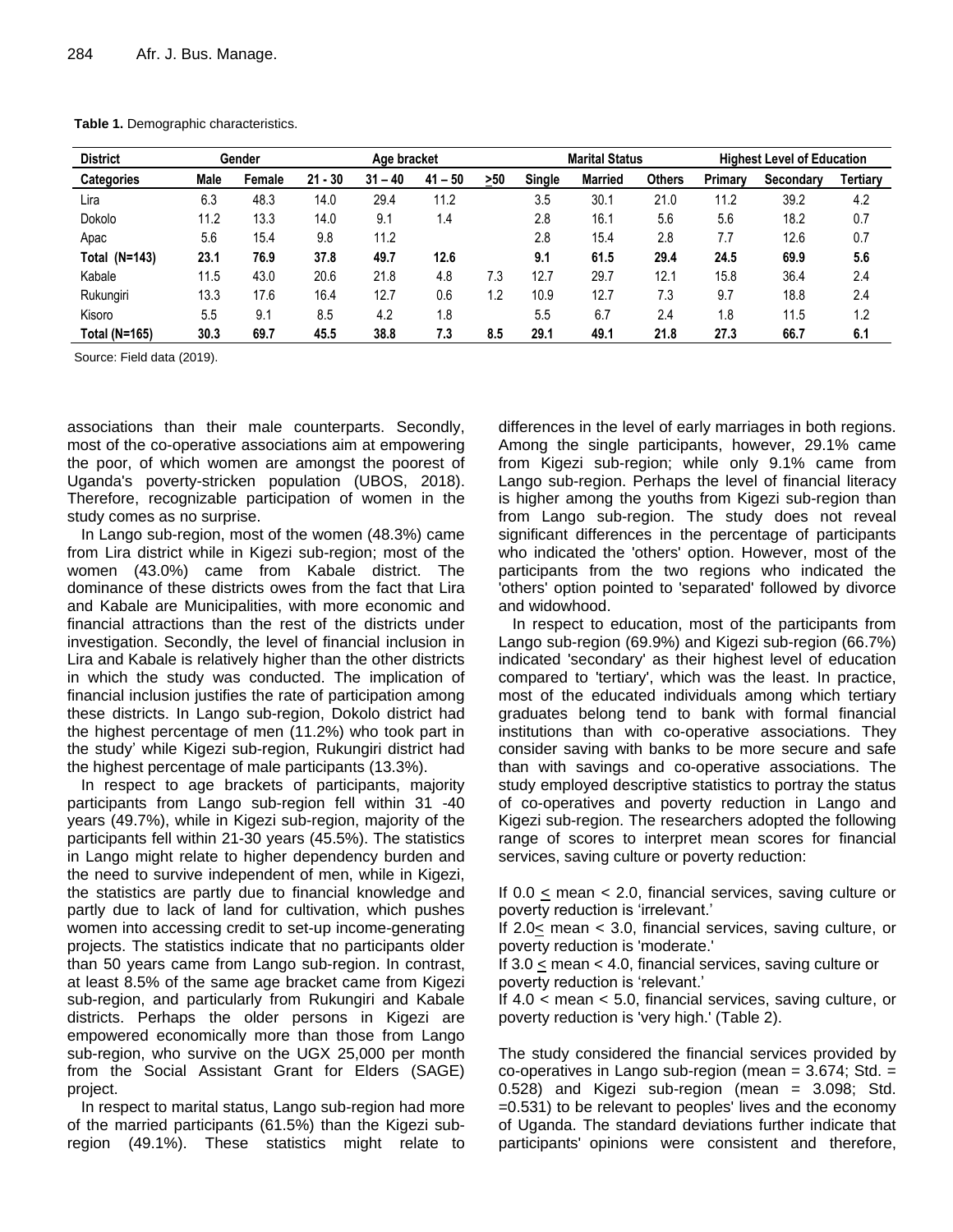| Variable list             |       | Lango sub-region ( $N = 143$ ) | Kigezi sub region ( $N = 165$ ) |       |
|---------------------------|-------|--------------------------------|---------------------------------|-------|
|                           | Mean  | Std.                           | Mean                            | Std.  |
| <b>Financial Services</b> | 3.674 | 0.528                          | 3.908                           | 0.531 |
| <b>Saving Culture</b>     | 4.033 | 0.573                          | 3.767                           | 0.582 |
| <b>Poverty Reduction</b>  | 4.016 | 0.430                          | 4.091                           | 0.425 |
| Average                   | 3.908 | 0.511                          | 3.922                           | 0.513 |

**Table 2.** Descriptive statistics.

Source: Field data (2020).

**Table 3.** Regression model summary.

| <b>Region</b>     | D      | <b>R</b> Square | <b>Adiusted R Square</b> | <b>Std. Error of the Estimate</b> |
|-------------------|--------|-----------------|--------------------------|-----------------------------------|
| Kigezi sub-region | 0.4513 | ን.2037          | 0.1939                   | 0.3817                            |
| Lango sub-region  | 0.6174 | 0.3812          | 0.3723                   | 0.3409                            |

Predictors: (Constant), Saving Culture, Financial Services, Dependent Variable: Poverty Reduction.

genuine. Similarly, the study indicates saving culture in Lango sub-region with (mean  $=$  4.033; Std.  $=$ 0.573), and Kigezi sub-region with (mean =  $3796$ ; Std. =  $582$ ) to be relevant to peoples' efforts to reduce poverty and to improve their standards of living. Consequently, governments' efforts to reduce poverty appear relevant in both Lango (mean =  $4.016$ ) and Kigezi (mean =  $4.091$ ). In both regions, the study does not indicate any significant differences in participants' opinions on co-operative activities and poverty reduction. The absence of differences in opinion rests on the fact that SACCOS germinate on similar goals and visions "fighting poverty through mobilizing savings'. While descriptive statistics appear relevant in detailing the status of financial services and saving culture of poverty reduction in both regions, they are unable to present in quantitative terms the contribution of financial services and saving culture on poverty reduction. To understand the contribution of access to financial services and saving culture on poverty reduction, the researchers used regression coefficients and Adjusted R Square. The adjusted R Square revealed the aggregated amount of variation in poverty reduction predicted by co-operative associations. In contrast, regression coefficients revealed the amount of variation in poverty reduction explained by a unit-change in access to financial services and or saving culture. Table 3 shows the regression model summary.

In Kigezi sub-region, the financial services provided by co-operative associations and peoples' saving culture account for 19.4% of the level of poverty reduction, as depicted from (Adjusted R Square  $= .1934$ ). In Lango sub-region, the financial services provided by cooperative associations and saving culture account for 37.2% of the level of poverty reduction, as depicted from (Adjusted R Square = .3723). These statistics suggest that the financial services provided by co-operative

associations in Lango sub-region and the saving culture have contributed to poverty reduction than the case in Kigezi sub-region. In Kigezi sub-region, financial services and members saving culture are associated with a moderate variation in poverty reduction ( $r = 0.4531$ ). In contrast, in Lango sub-region, the same factors are associated with a substantial variation in poverty reduction (r =0.6174). The reason for the variations in the degrees of association is multifaceted. Formation of cooperative and savings groups in Lango sub-region was perceived as a government's effort towards the socioeconomic reconstruction of northern Uganda and was highly embraced. On the contrary, the formation of savings and co-operative groups in Kigezi sub-region was politically driven. People with different political orientations found no need to join these saving groups. Table 4 shows the regression coefficients.

In both sub-regions, the type and nature of financial services provided negligibly reduce poverty. The statistics suggest that saving culture appears to contribute more to poverty reduction than the nature of financial services provided by the savings and co-operative associations.

The significant values (sig. >0.05), suggest that the type and nature of the financial services provided by saving groups are not significant in reducing poverty. In Kigezi sub-region, the type and nature of financial services ( $\beta$  = -0.107) negligibly reduce poverty compared to peoples' saving culture ( $β = 0.648$ ) which appears to reduce poverty by 64.8% for every unit-change in saving culture practices. Similarly, in Lango sub-region, saving culture ( $β = 0.471$ ) appears to reduce poverty by 47.1% for every unit-change in saving culture practices. The reasons for the negligible effect of financial services provided by saving groups on poverty reduction is that formal financial institutions tend to provide similar services at lower rates moreover. For example, most of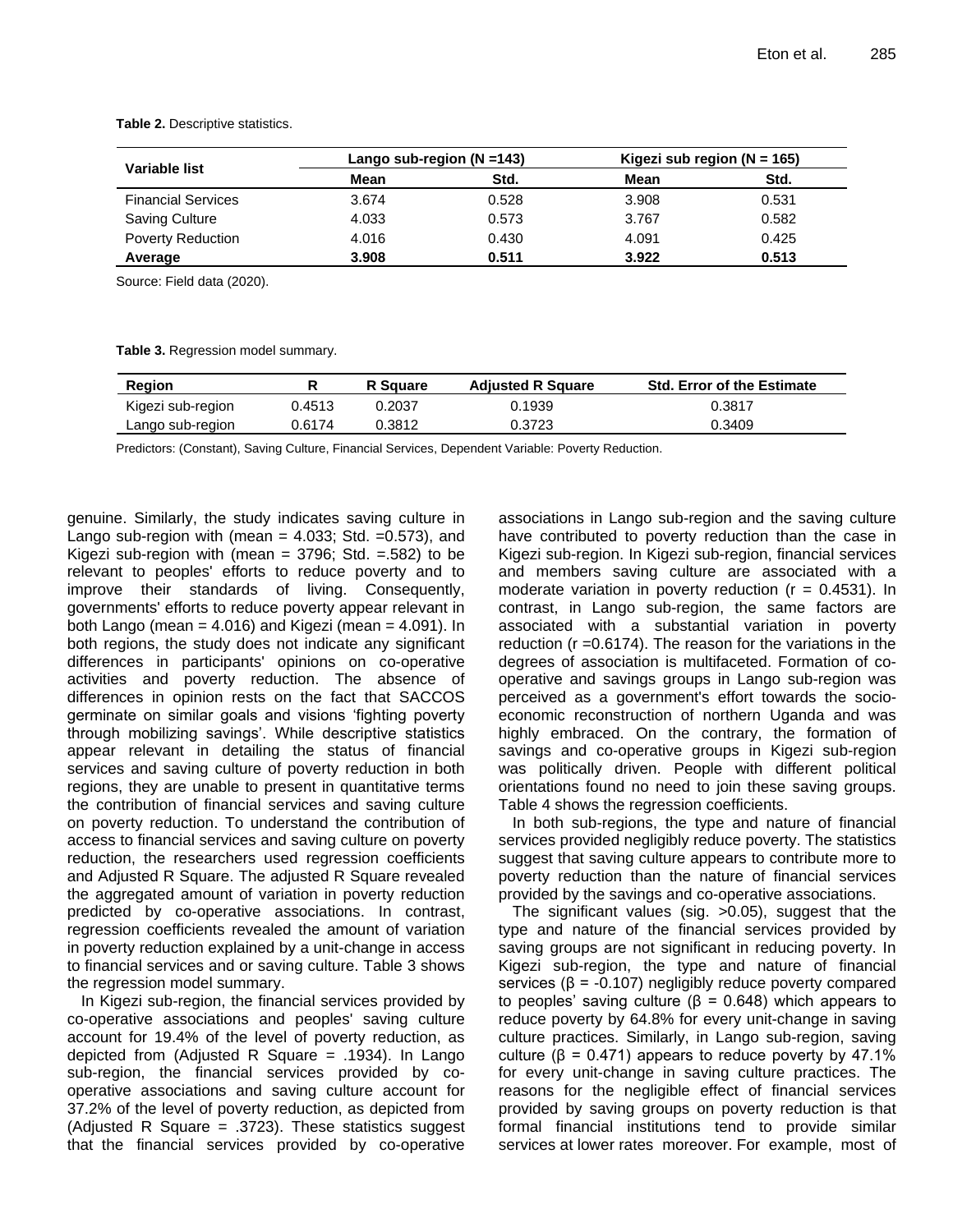**Table 4.** Regression coefficients.

|                                     |            | Kigezi sub-region            |                          | Lango sub-region |                              |                          |  |
|-------------------------------------|------------|------------------------------|--------------------------|------------------|------------------------------|--------------------------|--|
| <b>Coefficients</b>                 | (Constant) | <b>Financial</b><br>services | <b>Saving</b><br>culture | (Constant)       | <b>Financial</b><br>services | <b>Saving</b><br>culture |  |
| Standardized<br>coefficients (Beta) | 2.731      | $-0.107$                     | 0.648                    | 2.787            | $-0.062$                     | 0.471                    |  |
|                                     | 9.713      | $-1.497$                     | 9.082                    | 11.112           | $-0.820$                     | 6.213                    |  |
| Sig.                                | 0.000      | 0.137                        | 0.000                    | 0.000            | 0.414                        | 0.000                    |  |

Predictors: (Constant), Saving Culture, Financial Services, Dependent Variable: Poverty Reduction.

**Table 5.** Chi-square tests.

| <b>Subregion</b> | <b>Chi-square</b>                | Value      | df  | Asymp. Sig. (2-sided) | <b>Correlation</b> |
|------------------|----------------------------------|------------|-----|-----------------------|--------------------|
| Lango            | Pearson Chi-Square ( $N = 143$ ) | 581.231(a) | 504 | 0.010                 | 0.129              |
| <u>Kigez</u> i   | Pearson Chi-Square ( $N = 165$ ) | 607.017(a) | 540 | 0.024                 | 0.448              |

the saving groups offer their loans at 10% per month, which translates into an interest rate of 120% per annum. This is far high compared to what formal financial institutions provide, that is about 30% per annum. However, the high impact of saving culture on poverty reduction is associated with an informal way of saving and access to savings. Saving groups, due to their informal nature encourage the very poor to save and to borrow.

#### **Hypothesis testing**

Hypothesis testing is the statistical technique of verifying a claim or assertion about a population basing on sample results. The researchers denoted  $H_0$  as the Null Hypothesis and  $H_A$  as the Alternative Hypothesis. The Null hypothesis is the claim the researcher's tests while the alternative hypothesis is the claim the researchers accept if the null hypothesis is rejected.

 $H_0$ : Access to financial services does not play any significant role in poverty reduction.

 $H_A$ : Access to financial services plays a significant role in poverty reduction.

Since the (sig.  $< 0.05$ ) in both cases, it means that the observed distribution does not conform to the hypothesized distribution. Therefore, the null hypothesis was rejected and the alternative hypothesis was accepted that access to financial services contributes to poverty reduction (Table 5). Pearson Chi-square (asymp.  $Sig = 0.010 < 0.05$ ) suggests that there is some association between financial services and poverty reduction in Lango sub-region. However, the correlation  $(r = 0.129)$  suggests that the association between

financial services provided by co-operative associations and poverty reduction is a weak one. Münkner (1976: 11) argued that efforts to improve the social and economic position of the poor could not be realized if the poor fail to contribute themselves and do not participate actively in self-help actions. The researchers rejected the null hypothesis and accepted the alternative hypothesis that access to financial services plays a significant role in poverty reduction in Lango sub-region. Pearson Chi-Square (asymp. Sig =  $0.024 < 0.05$ ) suggests that there is some association between financial services and poverty reduction in Kigezi sub-region. The correlation (r  $= 0.448$ ) suggests that the association between poverty reduction and the financial services provided by cooperative associations in Kigezi sub-region is moderate. The researcher rejected the null hypothesis and accepted the alternative hypothesis that financial services play a significant role in poverty reduction in Kigezi sub-region.

Rejecting the null hypothesis and accepting the alternative hypothesis confirms the significant role played by financial services in poverty reduction in both Lango and Kigezi sub-region. However, the level of significance varies from one region to the other. In the Kigezi subregion, financial services play a moderate role in poverty reduction. In Lango, however, financial services play a weak role in poverty reduction. The variation insignificance in both regions is multifaceted. It is moderate in Kigezi because those with secure attachments to the political shorts have access to financial services. Politicians tend to donate much money to Village SACCOS. It is, however, weak in Lango subregion because the requirement to obtain credit is 'ability to pay'. Therefore, those who fail to demonstrate the ability to pay do not access such financial services and continue in poverty.

The study sought to examine how financial services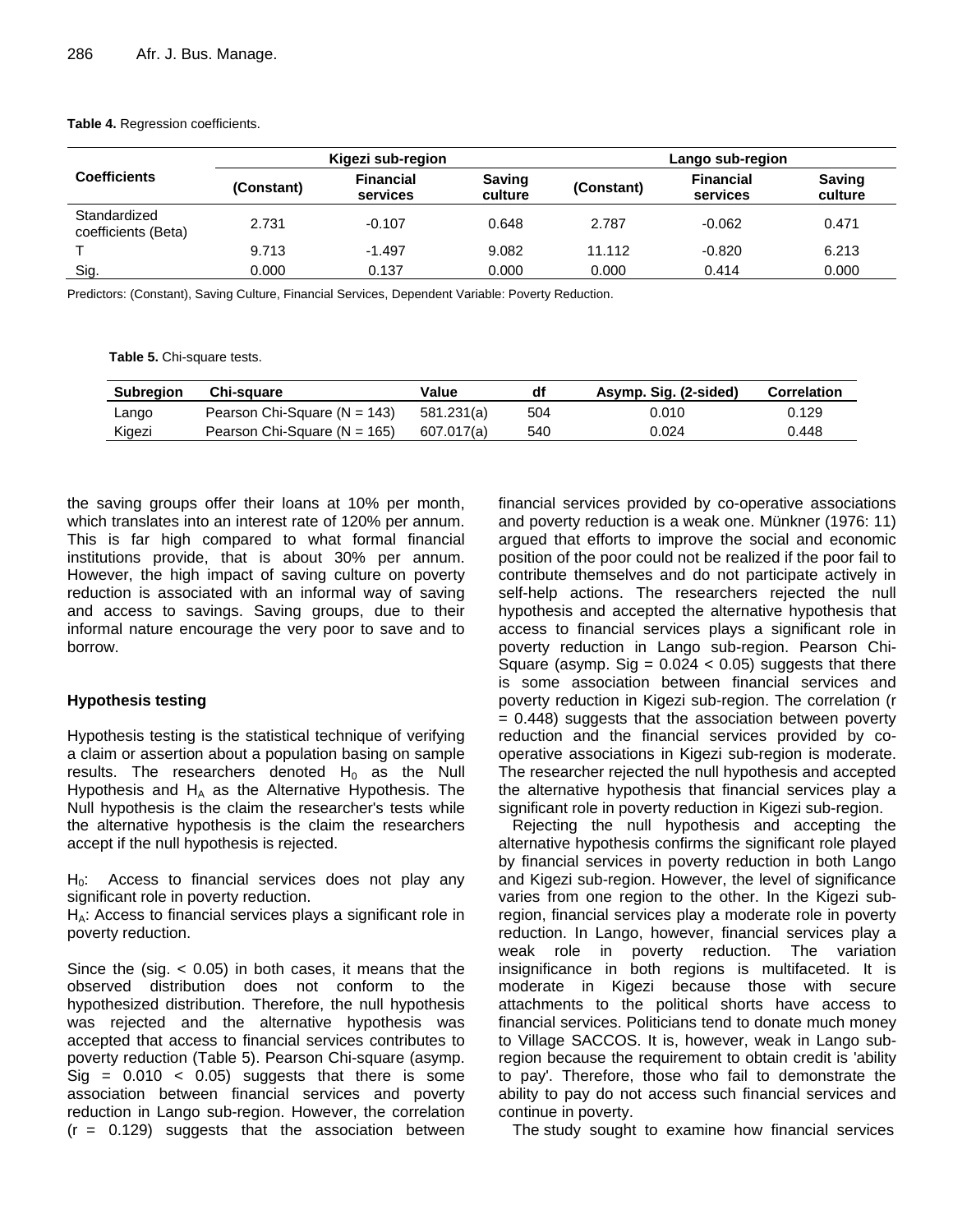provided by co-operative associations contribute to poverty reduction in the two regions. The study established a non-significant contribution of financial services on poverty reduction in both regions. The finding is in agreement with World Bank (2007), where it was established that low-income households have inadequate access to cheap and affordable credit and financial support. Consequently, they are unable to invest in meaningful ventures that help them come out of poverty. In line with Kigezi and Lango sub-regions, the available credit offered by SACCOS is not cheap per say. For instance, most of the savings and co-operative groups offer credit at 10% per month, which translates into 120% per annum. This rate is far above the 30% per annum, which is offered by commercial banks. While the rate at which SACCOS offer credit appears 'cheap' theoretically, it is practically expensive and therefore inadequate to help households overcome poverty. This observation supports Wichterich (2017) who concludes that microcredit creates long-term indebtedness among rural households. Contrary to the rate at which SACCOS provide interest, the very nature of households in terms of managing their finance renders financial services inadequate in poverty reduction. Without exception of whether in Kigezi or Lango sub-regions, rural households, who are the targets of SACCOS, are incompetent in managing finances. This observation is supported by Panigrahi (2017) who observes that most grassroots SACCOS lack adequate programs that train households on how to utilize financial credit. Real cases of incompetence in financial management at household level reveal how many rural households borrow money for a business start-up but channel it to acquiring household assets and consumption.

The study determined if saving culture contributes to poverty reduction in Lango and Kigezi sub-region. The findings established a significant contribution of saving culture on poverty reduction, with a slightly higher contribution of savings culture on poverty reduction in Kigezi than in Lango. The findings is supported Pearlman (2012) who established that the incomes generated from micro-credit could be used in education, expenditure and addressing economic vulnerability. In reality, if members can put to the right use of their savings, they are likely to reduce their financial vulnerability and shocks. Saving culture in Kigezi sub-region is associated to political motivations and backing while in Lango sub-region, saving culture is associated with responding to government programs that were aimed at reconstructing northern Uganda after the two decades of insurgency. The difference in the two places, however, is associated with political drivers. In Kigezi sub-region, SACCOS have the support of the ruling government, which motivates savers. In Lango sub-region, most of the politicians are opposition supporters, which affect financial support from the ruling government. Consequently, the low inflow of financial resources from the ruling government translates

into low savings and low poverty reduction.

The findings, however, disagree with (Begajo, 2018) who observed that savings might not contribute to poverty reduction due to irregular savings by members and lack of collaboration between savers and financial institutions. More than often, savers tend to divert savings from economic to non-economic goals. The findings disagrees with that of Bateman (2017), who observed that those who get involved in multiple loans become heavily indebted, and such actions do not reduce poverty. The researcher finds that though actions on the part of savers may not contribute to poverty reduction, some actions on the part of saving associations do not contribute to poverty reduction. For instance, some cooperatives lack concessionary credit facilities and standardized accounting standards (Olga et al., 2017), have limited capital, insufficient finance, inadequate human resources and support services (Churk, 2015). These practices handicap SACCOS from contributing to poverty reduction in Uganda.

The study sought to establish the relationship between co-operatives and savings and poverty reduction in the two regions of Kigezi and Lango. The relationship between co-operative associations and poverty reduction in Kigezi and Lango was moderate and vigorous, respectively. The findings agrees with (Ramath and Preethi, 2014), who established that SACCOS provide small loans and saving facilities to those who are financially excluded from commercial services. The poor can use these loans and savings to establish incomegenerating projects for their households. The findings agree with (Bwana and Mwakujonga, 2013; Edeme and Nkalu, 2019) who assert that SACCOS contribute to GDP since citizens derive their livelihood and provide access to financial services to micro-entrepreneurs, low-income earners and poor citizens. The researcher's findings maintain that the way individuals use finance from SACCOS determines how such finances contribute to poverty reduction. Access to financial services from SACCOS has coupled with improper use does not contribute to poverty reduction. The study also tested the hypothesis that access to financial services does not play any significant role in poverty reduction. The researchers rejected the null hypothesis and accepted the alternative hypothesis that access to financial services plays a significant role in poverty reduction in both Lango and Kigezi sub-region. The findings is supported Urassa and Kwai (2015) as well as Miled and Rejeb (2018) who found a significant impact of SACCOS in poverty reduction.

#### **CONCLUSION AND IMPLICATIONS**

The study examined the contribution of co-operative and saving societies on poverty reduction, drawing reference to Lango and Kigezi sub-region. The study established a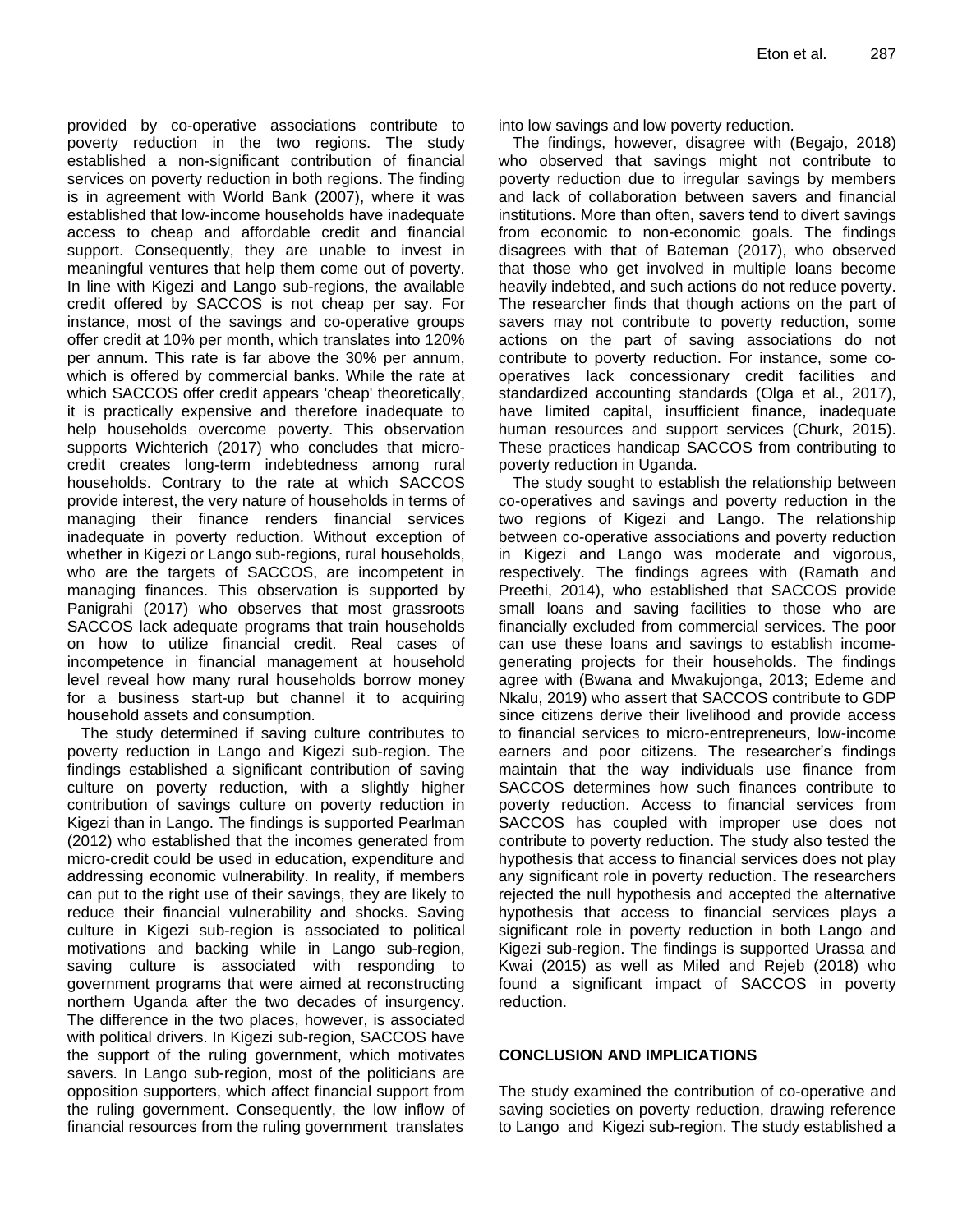moderate association between co-operative activities and poverty reduction in Kigezi sub-region, and a strong association in Lango sub-region. The introduction of SACCOS in Lango sub-region followed a government program to reconstruct northern Uganda after the Lord's Resistance Army (LRA) war that lasted close to two decades. Consequently, several rural poor from the north embraced SACCOS as a fight against poverty. In Kigezi, however, SACCOS were politically introduced and popularized under the multiparty system. Consequently, their economic effect on the poor Bakiga took a political propensity. These conclusions appear to contradict our hypothetical conclusion, in which we accepted the claim that access to financial services plays a moderate and significant role in poverty reduction in Kigezi sub-region, and a weak role in Lango sub-region. The researchers maintain that individuals with secure attachments to politically backed SACCOS in Kigezi sub-region have access to financial services and are likely to take strides in poverty reduction than those who do not have. In Lango sub-region, however, individuals with 'the ability to pay' have access to financial services and are likely to take strides in poverty reduction than their counterparts who do not have. In effect, a good number of older persons in Kigezi sub-region appear to be economically empowered. At the same time, their counterparts from Lango sub-region survive on UGX 25,000 under the SAGE program. The contribution of saving culture to poverty reduction is likely to be higher than access to financial services because SACCOS promote informal savings, which are characteristic of the rural poor in both Kigezi and Lango sub-region. The fact that financial services play a significant role in poverty reduction confirms the relevancy of the principal-agency theory in explaining the dynamics in co-operatives and offers an extension to its adoption in explaining government interventions in uplifting the welfare of its citizenry. These findings offer foundations to policy reviews and designs in poverty reduction in especially in Uganda, where the overall vision and mission of promoting SACCOS stands in a mess. The government, through the ministry of cooperatives, should revise the tenets upon which cooperative movements were built. This will shape the functioning of SACCOS to the benefit of those who are incapacitated due to poverty. The researchers found that more women than men are members of SACCOS, which relates to the ownership of commercial assets (land and cows). Accordingly, women cannot access financial services from formal institutions, which require collateral security and guarantors. Government, through the Ministry of Gender, should continue prioritizing women economic empowerment to empower women socially and economically. The researchers found that most of the participants from the two regions had 'secondary' as the highest level of education. Government and district leaders should sensitize girls to join tertiary education, which can help them to be economically empowered. The

study established that financial services contribute to poverty reduction but to smaller degrees than saving culture. Future researchers should consider examining the limiting factors to access to financial services and their effect on poverty reduction in Uganda.

#### **CONFLICT OF INTERESTS**

The authors declared no conflict of interest in the work.

#### **REFERENCES**

- Africa Progress Panel (2014). Grain Fish Money: Financing Africa's Green and Blue Revolutions: Africa Progress Report 2014. Africa Progress Panel.
- Akpandjar GM, Quartey P, Abor J (2013). Demand for financial services by households in Ghana. International Journal of Social Economics 40(5):439-457.
- Alchian AA, Demsetz H (1972). Production, information costs, and economic organization. American Economic Review 62(5):777-795.
- Alesina A, Giuliano P (2010). The Power of the Family. Journal of Economic Growth 15(2):93-125.
- Alio D, Okiror JJ, Agea JG, Matsiko FB, Ekere W (2017). Determinants of credit utilization among SACCO members in Soroti District, Uganda. African Journal of Rural Development 2(3):381-388.
- Amin ME (2005). Social Science Research Methods: Conception, Methodology and Analysis, Makerere University, Kampala. Available at:

https://www.scirp.org/(S(oyulxb452alnt1aej1nfow45))/reference/Refer encesPapers.aspx?ReferenceID=1118650

- Anania P, Gikuri A, Hall JN (2015). SACCOS and members' expectations: Factors affecting SACCOS capacity to meet members" expectations. In A Paper Presented to the Co-operative Research Workshop held on 24th March, 2015 at JK Nyerere Hall, Moshi Cooperative University (MoCU).
- Aniodoh AN (2018). The effect of Cooperative Professionals in National Development: A Study of selected Co-operatives in Enugu State. International Journal of Academic Research in Economics and Management Sciences 7(3):441-456.
- Aregawi GT (2014). Financial performance of rural saving and credit cooperatives in Tigray, Ethiopia. Research Journal of Finance and Accounting 5(17):63-74.
- Asmundson I (2011). Back to Basics-What are financial services? How consumers and businesses acquire financial goods such as loans and insurance. Finance and Development-English Edition 48(1):46- 47.
- Awojobi ON (2019). Microcredit as a strategy for poverty reduction in Nigeria: a systematic review of literature. Global Journal of Social Sciences 18(1):53-64.
- Banerjee A, Meng X, Qian N (2010). The Life Cycle Model and Household Savings: Evidence from Urban China. mimeo, Yale University (New Haven: Yale University).
- Banturaki JA (2012). Tanzania co-operatives: their role in socioeconomic development. Perspectives for Co-operatives in East Africa. Kampala.
- Barbier EB, Hochard JP (2014). Poverty and the spatial distribution of rural population. The World Bank. Available at: https://elibrary.worldbank.org/doi/abs/10.1596/1813-9450-7101
- Bateman M (2017). Post-War reconstruction and development in Cambodia and the destruction role of microcredit. Paper presented at the 8<sup>th</sup> International Scientific Conference" Future World by 2050", Pula Croatia, June 1-3<sup>rd</sup>, 2017.
- Beck T, Demirguc-Kunt A, Honohan P (2009). Access to financial services: Measurement, impact and policies. World Bank Observer.
- Beck T, Demirguc-Kunt A, Peria MS (2008). Banking Services for everyone?Barriers to bank access and use around the world. World Bank Economic Review 22:397-430.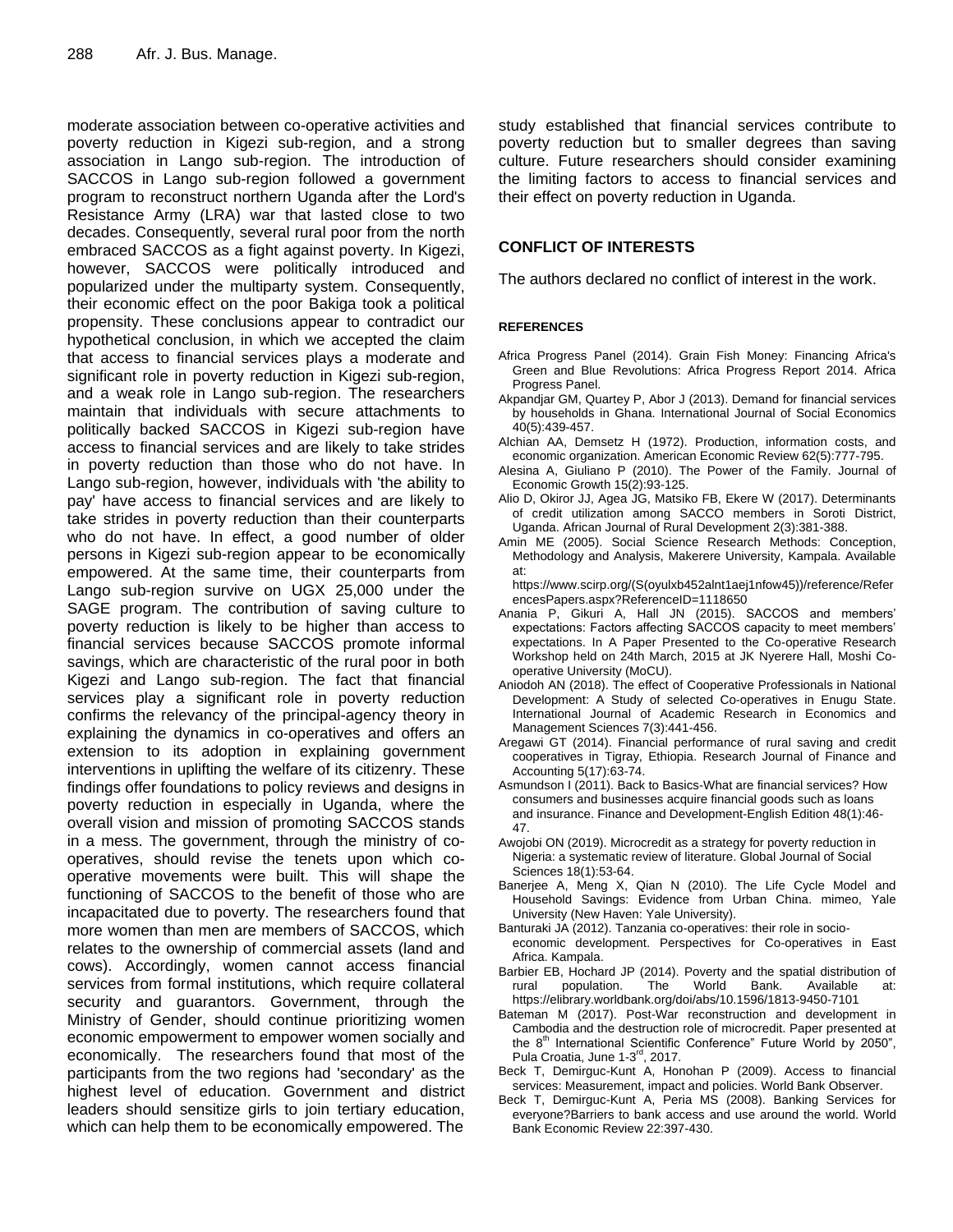- Begajo MK (2018). The Role of Saving and Credit Cooperatives in Improving Rural Micro Financing: The Case of Bench Maji, Kaffa, Shaka Zones.
- Brown A, Mackie P, Smith A (2015). Microfinance and economic growth: Rwanda. Inclusive Growth: Rwanda Country Report, Cardiff School of Geography and Planning.
- Bwana K, Mwakujonga J (2013). Issues in SACCOS Development in Kenya and Tanzania. The Historical and Development Perspectives. Developing Countries Studies 1(3):5.
- Central Bank of Nigeria (CBN) (2018). A Quarterly Publication of the Financial Secretariat  $2<sup>hd</sup>$  Quarter. Central Bank of Nigeria Financial Inclusion Newsletter. 2018
- CGAP (2010). Advancing Saving Services: Resource Guide for Funders. The attempt of the Available at: the attempt of the Available at: the attempt of the Available at: https://www.cgap.org/research/publication/advancing-savingsservices-resource-guide-funders
- Chan SH, Lin JJ (2013). Financing of Micro and Small enterprises in China: An exploratory study. Strategic Change 22:431-446.
- Cheruiyot TK, Kimeli CM, Ogendo SM (2012). Effect of saving and Credit Co-operative Societies Strategies on Members" Saving Mobilization in Nairobi, Kenya. International Journal of Business and Commerce 1(11):40-63.
- Chowa GA, Massa RD, Sherraden M (2012). Wealth effects of an asset-building intervention among rural households in sub-Saharan Africa. Journal of the Society for Social Work and Research 3:329-345.
- Chowa GAN, Ansong D, Masa R (2010). Assets and Child well-being in developing countries: A research review. Children and Youth Services Review 32:1508-1519.
- Churk JP (2015). Contributions of savings and credit co-operative society on Improving Rural Livelihood in Makungu Ward Iringa, Tanzania. Proceedings of the second European Academic Research Conference on Global Business, Economics, Finance and Banking (EAR15Swiss Conference). Zurich-Switzerland, 3-5 July 2015 Paper ID: Z550
- Cook ML (1995). The future of U.S. agricultural co-operatives: A neoinstitutional approach. American Journal of Agricultural Economics 77(5):1153-1159.
- CRDB Microfinance (2015). Common Problems Faced by Grassroots Financial Intermediaries.
- Daniels L, Minot N (2015). Is Poverty Reduction Over Stated in Uganda? Evidence from Alternative Poverty Measures. Social Indicators Research 121:115-133.
- Daze A, Dekens J (2016). Financial services for climate-resilient value chains: The case of the Centenary Bank in Uganda. International Institute for Sustainable Development (IISD).
- Demirguc-Kunt A, Klapper L (2012). Measuring Financial Inclusion: The Global FindexDatabase. Policy Research Working Papers, Washington, DC: The World Bank*.*
- Develtere P, Pollet I, Wanyama F (2008). Cooperating out of poverty: The renaissance of the African co-operative movement. Dar es Salaam, ILO, World Bank Institute.
- Dibissa N (2015). Determinants of Savings and Credit Cooperatives Societies (SACCOs) outreach in Addis Ababa. Addis Ababa University, Ethiopia.
- Edeme RK, Nkalu CN (2019). Reducing inequality in developing countries through microfinance: Any correlation so far? In handbook research on micro-financial impacts on women empowerment, Poverty and Inequality IGI Global, 2019, 281-301
- Elem EO (2018) Sustainable Security in Nigeria through poverty reduction: Issues and Challenges. South East Journal of Political Science 4(2):265-277.
- Elem EO (2019). Co-operatives and Eradication of Poverty and Hunger in Rural Communities in South-East Nigeria through Inclusive Sustainable Agricultural Development: Issues and Challenges. United Nations Inter-Agency Task Force on Social and Solidarity Economy.
- Ennew C, Sekhon H (2007). Measuring trust in financial services: the Trust Index. Consumer Policy Review 17(2):62-68.
- Eton M, Ayiga N, Agaba M, Mwosi F, Ogwel BP (2019a). Small Medium Enterprises (SMEs), Environmental Management and Poverty Reduction in Western Uganda. Available at: http://idr.kab.ac.ug/handle/20.500.12493/178
- Eton M, Odubuker PE, Ejang M, Ogwel BP, Mwosi F (2019b). Financial Accessibility and Poverty Reduction in Northern Uganda, Lango Sub-Region. Available at: http://idr.kab.ac.ug/handle/20.500.12493/159
- Food and Agriculture Organization (FAO) (2017). The state of food and agriculture. Leverage food systems for inclusive rural transformation. Rome, FAO. 160p.
- Fadun SO (2014). Financial inclusion, tool for poverty alleviation and income redistribution in developing countries: Evidences from Nigeria. Academic Research Journal International 5(3):137-146.
- Fraczek B (2011). The factors affecting the level of household savings and their influence on economy development. 8th International Scientific Conference Financial Management of Firms and Financial Institutions. Ostrava: VSB\_TU Ostrava.
- Garon SM (2013). Promoting Savings and Financial Literacy: Historical and Global Perspectives on the Institutional Framework. Proceedings of the OECD/Infe/Gflec Global Policy Research Symposium To Advance Financial Literacy. Available at: https://www.oecd.org/daf/fin/financial-

education/Proceedings\_OECD\_GFLEC\_1st\_Symposium\_Paris\_2013 .pdf

- Hussaini U, Chibuzo IC (2018). The effects of financial inclusion on Poverty reduction: The moderating effects of microfinance. International Journal of Multidisciplinary Research and Development 5(12):188-198.
- Ikua KS (2012). Effect of Credit Management practices on financial Performance of Savings and credit co-operative societies in Hospitality Industry in Nairobi. Masters Thesis, University of Nairobi.
- Kaboski JP, Townsend RM (2012). The impact of credit on Village Economies. American Economic Journal: Applied Economics 4(2):98- 133.
- Khan IH, Bibi S, Javaid A (2017). Solving Poverty through Management: Experience in Pakistan. European Online Journal of Natural and Social Sciences 6:637-645.
- Kifle TS (2012). The Impact of Savings and Credit Cooperatives in Ofla Wereda Tigray Region of Ethiopia. European Journal of Business and Management 4(3):78-89.
- Kihwele EA, Gwahula R (2015). Impact of Saving and Credit Cooperative Societies in Poverty Reduction. Empirical Evidence from Tanzania. European Journal of Business Management 7(23):104- 110.
- Kironde SI (2015). Overview of the financial sector in Uganda*.* Kampala: Bank of Uganda.
- Ksoll C, Lilleør HB, Lønborg JH, Rasmussen OD (2013). Impact of Village Savings and Loan Associations: Evidence from a cluster randomized trial. Journal of Development Economics 120:70-85.
- Lister R (2004). Poverty. Loughborough University.
- Mashigo MP, Schoeman CH (2011). Micro credit and the transforming of uncertainty since 1976: international lessons for South Africa. New Contree 62:149-176.
- Mashigo P, Kabir H (2016). Village banks: A Financial Strategy for Developing the South African Poor Households. Banks and bank System 11(2):8-13.
- Miled KBH, Rejeb JEB (2018). Can Microfinance Help to reduce poverty? A Review of Evidence from developing countries. Journal of Knowledge Economy 9(2):613-635.
- Ministry of Trade, Industry and Cooperatives- Uganda (2017). Sustainable cooperatives, competitive trade and world class industrial products and services. Available at: https://www.devex.com/organizations/ministry-of-trade-industry-andcooperatives-uganda-60339
- Mmolainyane KK, Ahmed AD (2015). The impact of financial integration in Botswana. Journal of Policy Modeling 37(5):852-874.
- Mohammad GN (2016). Research on financial services innovations: A quantitative review and future research directions. International Journal of Bank Marketing 34(7):1042-1068.
- Momanyi OJ, Njiru A (2016). Financial Risk Management and Performance of Savings and Credit Co-operative Societies in Nakuru East Sub-County, Kenya. International Journal of Research in Business Management 4(4):56-66.
- Münkner H (1976). Co-operatives for the Rich or for the Poor? With Special Reference to Co-operative Development and Co-operative Law in Asia. Asian Economies 17:32-54.